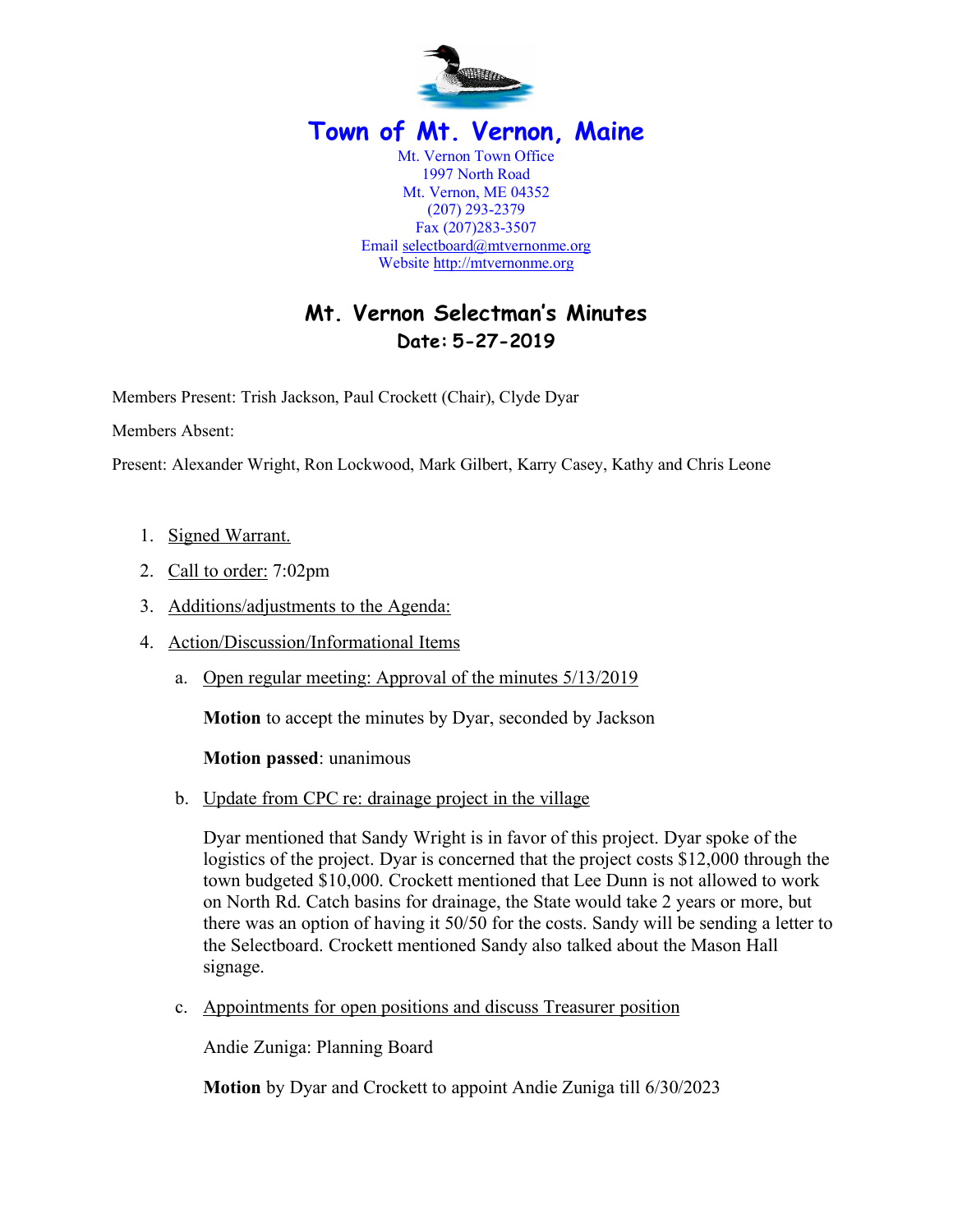## **Motion passed:** unanimous

Karry Cacey: Town Treasurer

Crockett talked about appointing Racheal Meader and having Heather Meader the deputy to have the books. Crockett mentioned we could appoint Cacey. Dyar and Jackson agreed and like the idea.

**Motion** by Dyar and seconded by Jackson to appoint Karry Casey to fill the open Treasurer till 6/30/2020.

#### **Motion passed**: unanimous

d. Sign document re: Dill Rd land

Crockett suggests we look into the matter more at length before moving forward.

e. Other Business

Dyar mentioned that they could work on the Delta. Camp Laurel mentioned they are going to be appearing before the Planning Board 6/18/2019. Jackson mentioned Vienna and Mt Vernon jointly doing a newsletter. Jackson also mentioned the Library is eager for their paychecks.

### Kathy and Chris Leone

Having a problem, South Taylor Rd., considered a dead end. GPS and the 2018 atlas shows there is a throughway. Their house is the last house at the end of the road. They would like to put a cattle gate at the very end of the road. ATV can go through the road. Crockett spoke about the road considered being decommissioned, but the town is still obligated. Dyar spoke to look into this issue. Kris Leone spoke about the road being in very bad condition and kids using it as a gathering place. Some deforestation has left the road in very bad condition. Kathy wants to add a cattle gate. Crockett will speak to MMA and Lee Dunn the road commissioner about what the options are for the road. Dyar spoke about requiring the gate to be unlocked to be open to the public. Dyar wishes Road rules and procedures to be added to next meeting's agenda.

#### Karry Cacey Treasurers position

Crockett talked about the mitigating circumstances for the reasons why we need a new Treasure's for the town and the switch to TRIO software. Casey spoke of her personal experiences with other software programs in the past. Casey says she is willing to offer her services in the transition and the finishing the term. She suggests we develop a manual for the position; documentation of the transition and passwords. For passwords she recommends we use individualized passwords for accounts and have access given to the Selectboard. Crockett mentioned how the previous treasurer operated. Kacey recommends position-based emails. Crockett